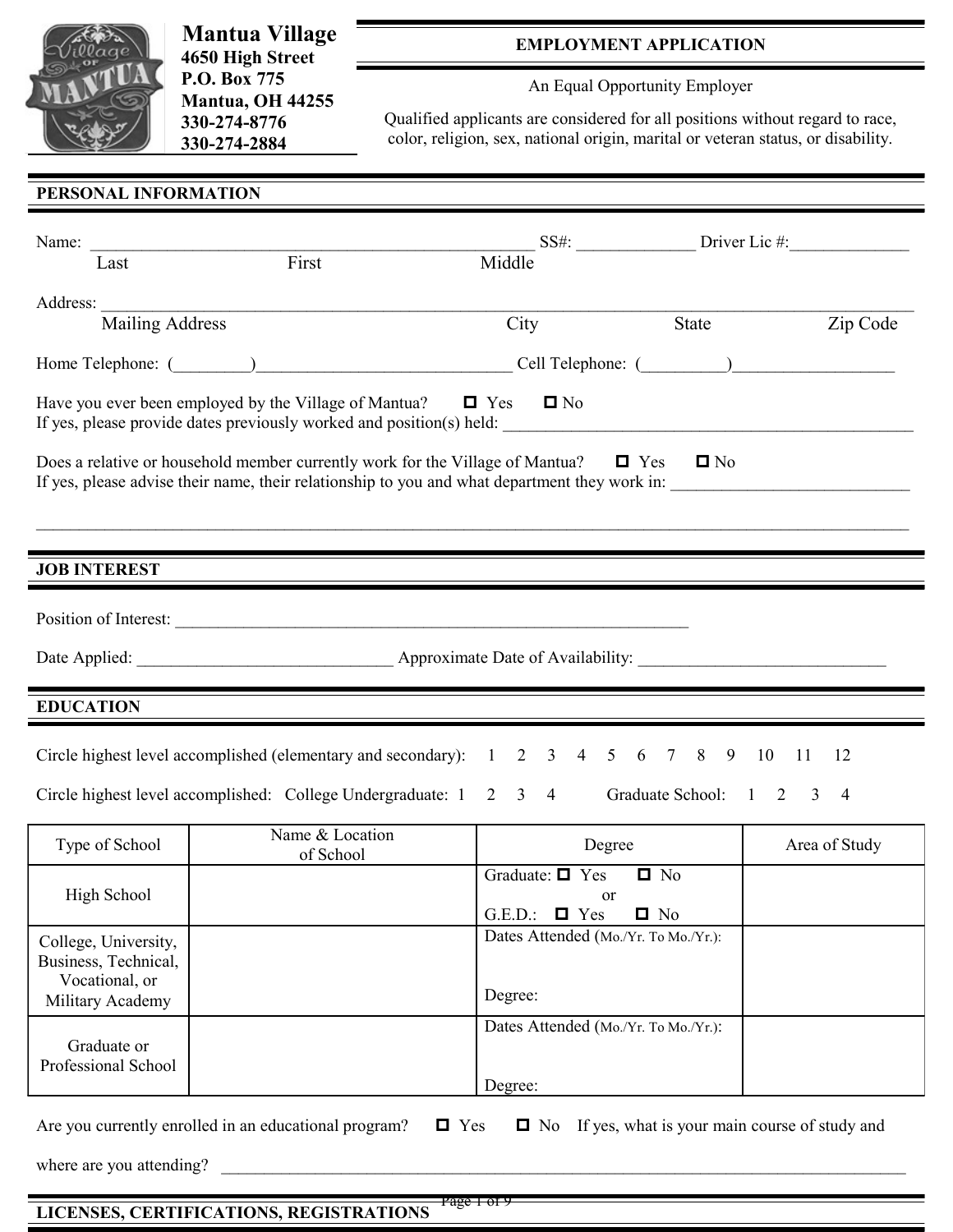#### **EXPERIENCE**

List your work experience starting with your current/most recent employer. Please include all employment whether full-time, part-time, seasonal, or temporary during the past ten years. You may include additional experience beyond the past ten years if you desire and you are encouraged to do so if it is related to the employment you are seeking. You may attach additional pages, if necessary. Please not use a resume as a substitute for completing this section; however, you may attach a resume to supplement the information contained within this employment application.

| Current/Most Recent Employer:                                                                                                                                                                                                  |                   |                                                                                  |          |  |
|--------------------------------------------------------------------------------------------------------------------------------------------------------------------------------------------------------------------------------|-------------------|----------------------------------------------------------------------------------|----------|--|
| Address: Mailing Address (National Address Contract of Mailing Address Contract of Contract of Contract of Contract of Contract of Contract of Contract of Contract of Contract of Contract of Contract of Contract of Contrac | $\overline{City}$ | State                                                                            | Zip Code |  |
|                                                                                                                                                                                                                                |                   |                                                                                  |          |  |
|                                                                                                                                                                                                                                |                   |                                                                                  |          |  |
|                                                                                                                                                                                                                                |                   |                                                                                  |          |  |
| Description of duties and responsibilities:                                                                                                                                                                                    |                   |                                                                                  |          |  |
|                                                                                                                                                                                                                                |                   |                                                                                  |          |  |
|                                                                                                                                                                                                                                |                   |                                                                                  |          |  |
| Reason for Leaving:                                                                                                                                                                                                            |                   |                                                                                  |          |  |
| The Village of Mantua may contact former employers. If you prefer that we do not contact your present employer until such<br>time as a conditional offer of employment is made, please check this block: $\Box$                |                   | ,我们也不会有什么。""我们的人,我们也不会有什么?""我们的人,我们也不会有什么?""我们的人,我们也不会有什么?""我们的人,我们也不会有什么?""我们的人 |          |  |
|                                                                                                                                                                                                                                |                   |                                                                                  |          |  |
|                                                                                                                                                                                                                                |                   |                                                                                  |          |  |
| Mailing Address                                                                                                                                                                                                                | City              | State                                                                            | Zip Code |  |
|                                                                                                                                                                                                                                |                   |                                                                                  |          |  |
| Dates of Employment:<br>to                                                                                                                                                                                                     |                   | Type of Employment: $\Box$ Full-Time $\Box$ Part-Time $\Box$ Seasonal/Temporary  |          |  |
| Description of duties and responsibilities:                                                                                                                                                                                    |                   |                                                                                  |          |  |
|                                                                                                                                                                                                                                |                   |                                                                                  |          |  |
|                                                                                                                                                                                                                                |                   |                                                                                  |          |  |
|                                                                                                                                                                                                                                |                   |                                                                                  |          |  |
| Reason for Leaving:                                                                                                                                                                                                            |                   |                                                                                  |          |  |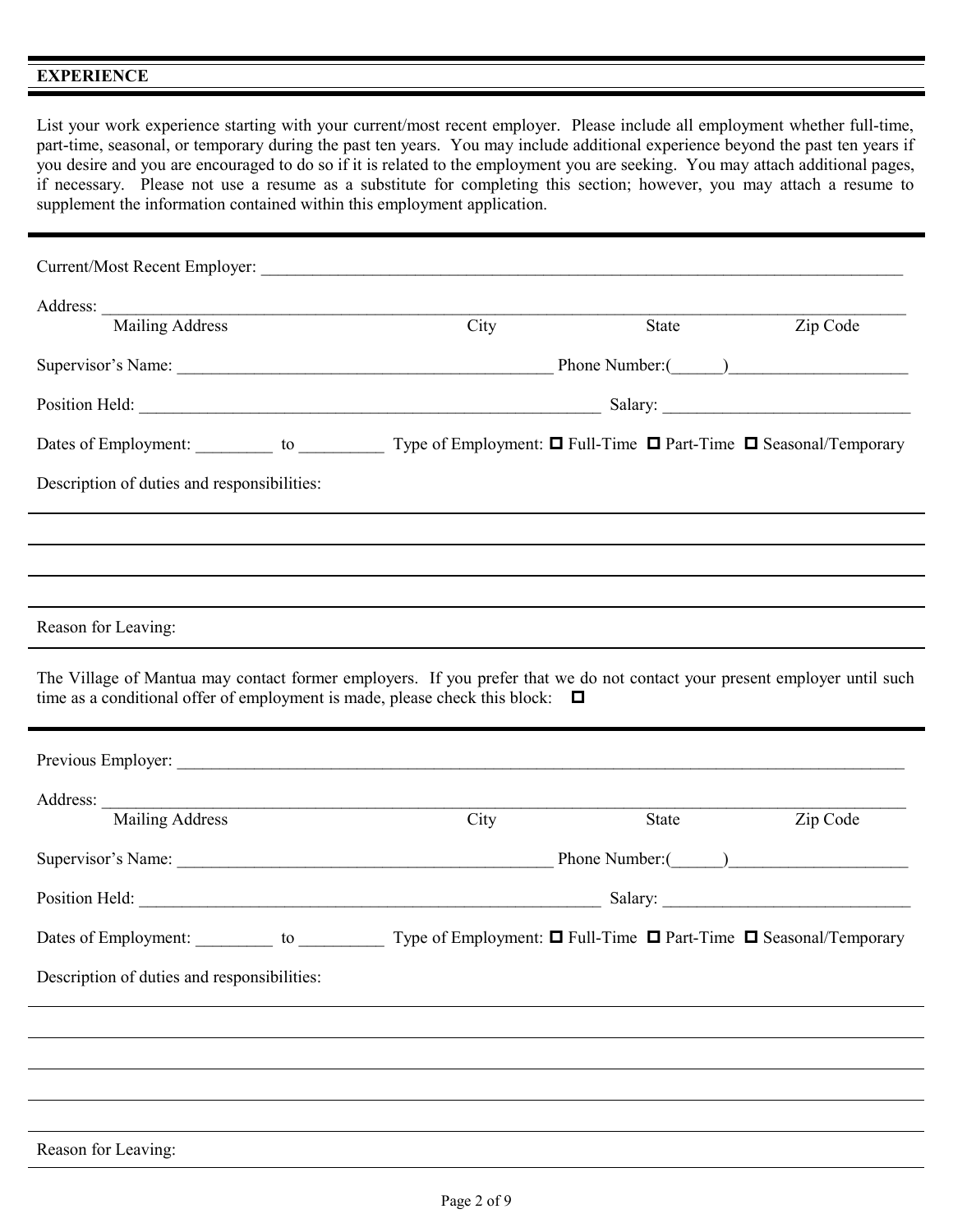## **EXPERIENCE (continued)**

| Mailing Address                                                                                                                                                                                                               | City                                                             | State | Zip Code |
|-------------------------------------------------------------------------------------------------------------------------------------------------------------------------------------------------------------------------------|------------------------------------------------------------------|-------|----------|
|                                                                                                                                                                                                                               |                                                                  |       |          |
|                                                                                                                                                                                                                               |                                                                  |       |          |
|                                                                                                                                                                                                                               |                                                                  |       |          |
| Description of duties and responsibilities:                                                                                                                                                                                   |                                                                  |       |          |
|                                                                                                                                                                                                                               |                                                                  |       |          |
|                                                                                                                                                                                                                               |                                                                  |       |          |
|                                                                                                                                                                                                                               |                                                                  |       |          |
|                                                                                                                                                                                                                               |                                                                  |       |          |
|                                                                                                                                                                                                                               |                                                                  |       |          |
| Reason for Leaving:                                                                                                                                                                                                           |                                                                  |       |          |
| Previous Employer: University of the Contract of the Contract of the Contract of the Contract of the Contract of the Contract of the Contract of the Contract of the Contract of the Contract of the Contract of the Contract |                                                                  |       |          |
| Address:<br><u> 1989 - Johann Stein, fransk politiker (d. 1989)</u>                                                                                                                                                           |                                                                  |       |          |
| <b>Mailing Address</b>                                                                                                                                                                                                        | City                                                             | State | Zip Code |
|                                                                                                                                                                                                                               |                                                                  |       |          |
|                                                                                                                                                                                                                               |                                                                  |       |          |
| Dates of Employment: to to                                                                                                                                                                                                    | Type of Employment: □ Full-Time □ Part-Time □ Seasonal/Temporary |       |          |
| Description of duties and responsibilities:                                                                                                                                                                                   |                                                                  |       |          |
|                                                                                                                                                                                                                               |                                                                  |       |          |
|                                                                                                                                                                                                                               |                                                                  |       |          |
|                                                                                                                                                                                                                               |                                                                  |       |          |
|                                                                                                                                                                                                                               |                                                                  |       |          |
|                                                                                                                                                                                                                               |                                                                  |       |          |
|                                                                                                                                                                                                                               |                                                                  |       |          |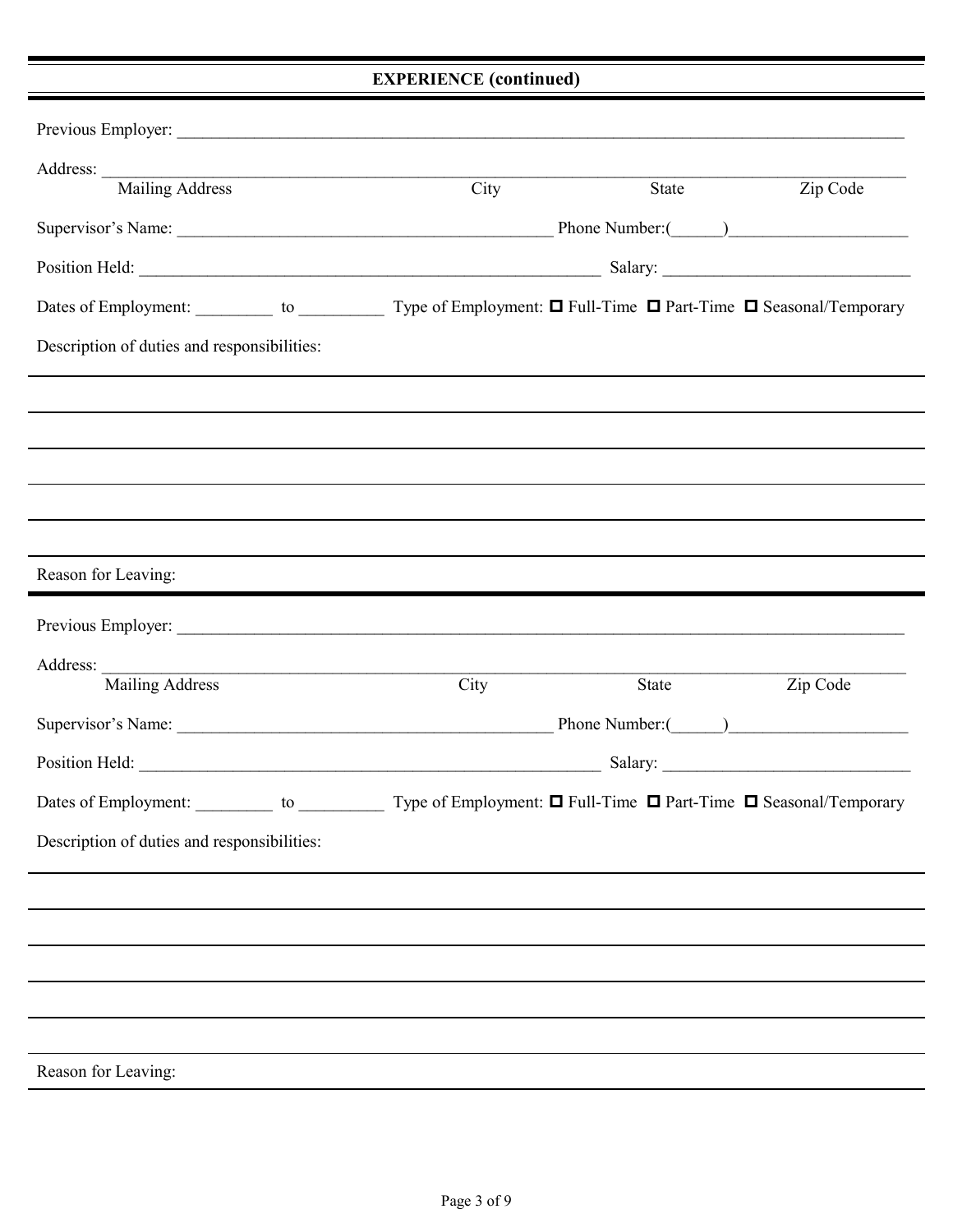# **REFERENCES**

Please list three individuals, other than relatives, whom we may contact as references regarding your character, ability, or experience.

| <b>Name</b> | <b>Home Phone Number</b><br>(with area code) | <b>Work Phone Number</b><br>(with area code) | <b>Type of Reference</b><br>(personal, professional,<br>educational, etc.) |
|-------------|----------------------------------------------|----------------------------------------------|----------------------------------------------------------------------------|
|             |                                              |                                              |                                                                            |
|             |                                              |                                              |                                                                            |
|             |                                              |                                              |                                                                            |
|             |                                              |                                              |                                                                            |
|             |                                              |                                              |                                                                            |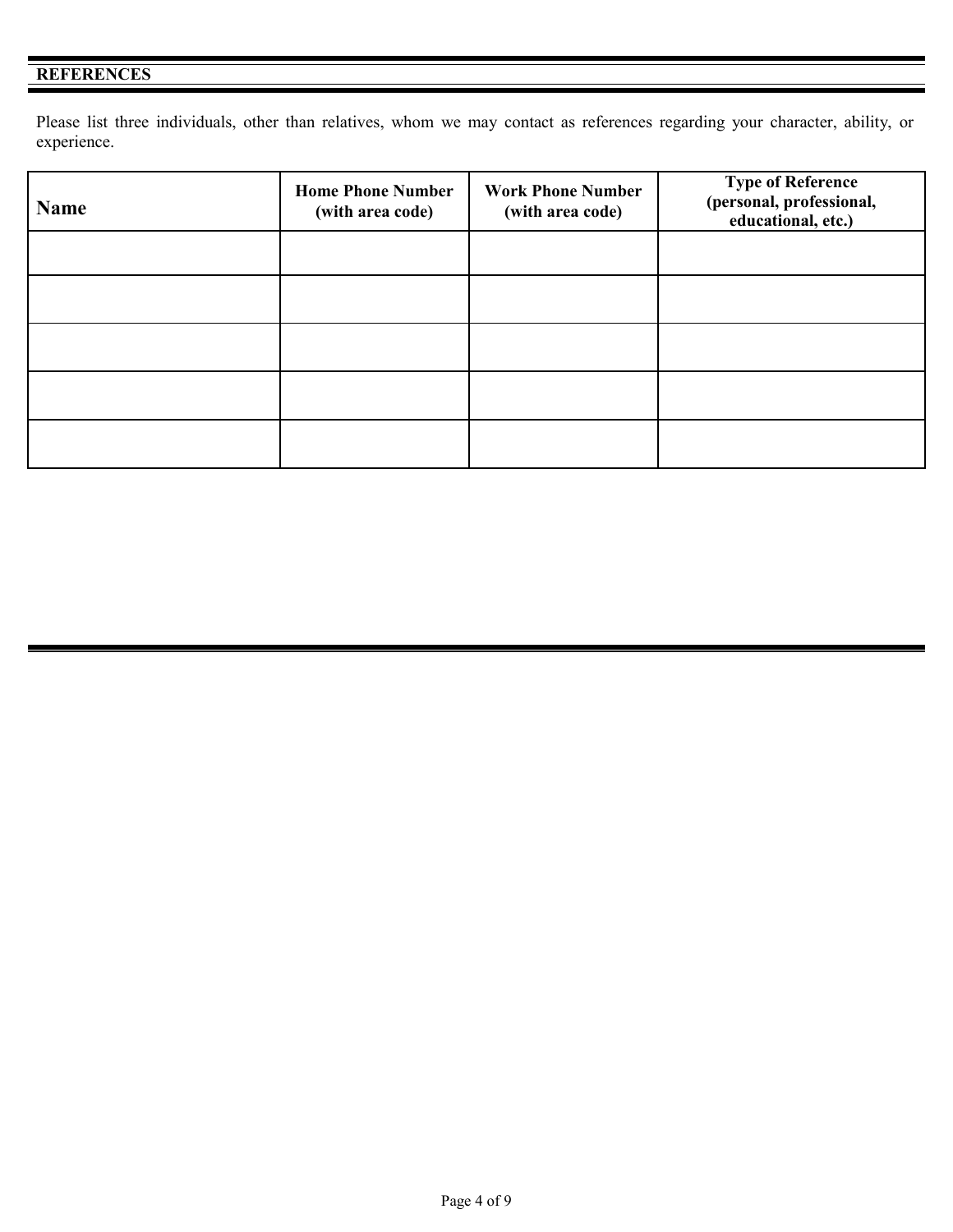## **CERTIFICATION AND STATEMENT OF UNDERSTANDING**

I certify that all of the information furnished in this employment application and its addenda is true and complete to the best of my knowledge. I understand that the Village of Mantua may investigate the information I have furnished and I realize that any misrepresentation or false information in this application and its addenda may lead to withdrawal of any employment offer or termination after employment.

Signature: Date:

## **ACKNOWLEDGEMENT & RELEASE**

(Please read thoroughly before signing.)

I hereby acknowledge that I, voluntarily and of my own free will, have applied for employment with the Village of Mantua with the understanding that the Village may use a variety of screening procedures to evaluate my qualifications and suitability for appointment. I have been advised that these screening procedures may include, but are not limited to, interviews, criminal record checks, driving record checks, polygraph examinations, written testing, reference checks, background investigations, psychological evaluations, medical examinations, and drug testing. I hereby understand that I would not be required to actually participate in a psychological evaluation, medical examination, or drug test until after I have received a conditional offer of employment. I also acknowledge that I may also be subject to other screening procedures, not specifically listed above. I further acknowledge that any such screening procedures, as reasonably required by the Village of Mantua, are a prerequisite to my appointment to a position with the Village of Mantua.

In addition, I also hereby understand that the Village of Mantua cannot guarantee the confidentiality of the results of, or information obtained through, the aforementioned screening procedures. Rulings of the Ohio Supreme Court relative to the Public Records Act indicate that, with certain enumerated exceptions, records maintained by a governmental entity are a matter of public record and, should a proper request be made by a member of the public for such records, the governmental entity would be required to make such records available to that member of the public within a reasonable period of time. Employment-related documents, with the exception of medical records, maintained by the Village relative to the aforementioned screening procedures do not appear to fall within any of the enumerated exceptions.

I hereby understand and acknowledge that, unless otherwise defined by applicable law, any employment relationship with the Village of Mantua is of an "at will" nature, which means that the Employee may resign at any time and the Employer may discharge the Employee at any time for any reason, except as otherwise determined by the Charter and Ordinances of the Village of Mantua or applicable law. It is further understood that this "at will" employment relationship may not be changed by any written document or contract unless such change is specifically acknowledged in writing by the authorized executive of the Village.

Therefore, in consideration of my employment application being reviewed and considered by the Village of Mantua I, being at least 18 years of age and under no legal disability on behalf of my heirs and assigns, hereby release and agree to hold harmless, the Village of Mantua and any of its agents, employees, or related officials from any and all liability, whatever the type and nature, resulting from the administration of any such screening procedures and/or the release of the results there from.

| $\sim\cdot$<br>andidate:<br>Signature of         | Date: |
|--------------------------------------------------|-------|
| $\sim$<br>T T T<br>Signature of<br>itness:<br>۱A | Date: |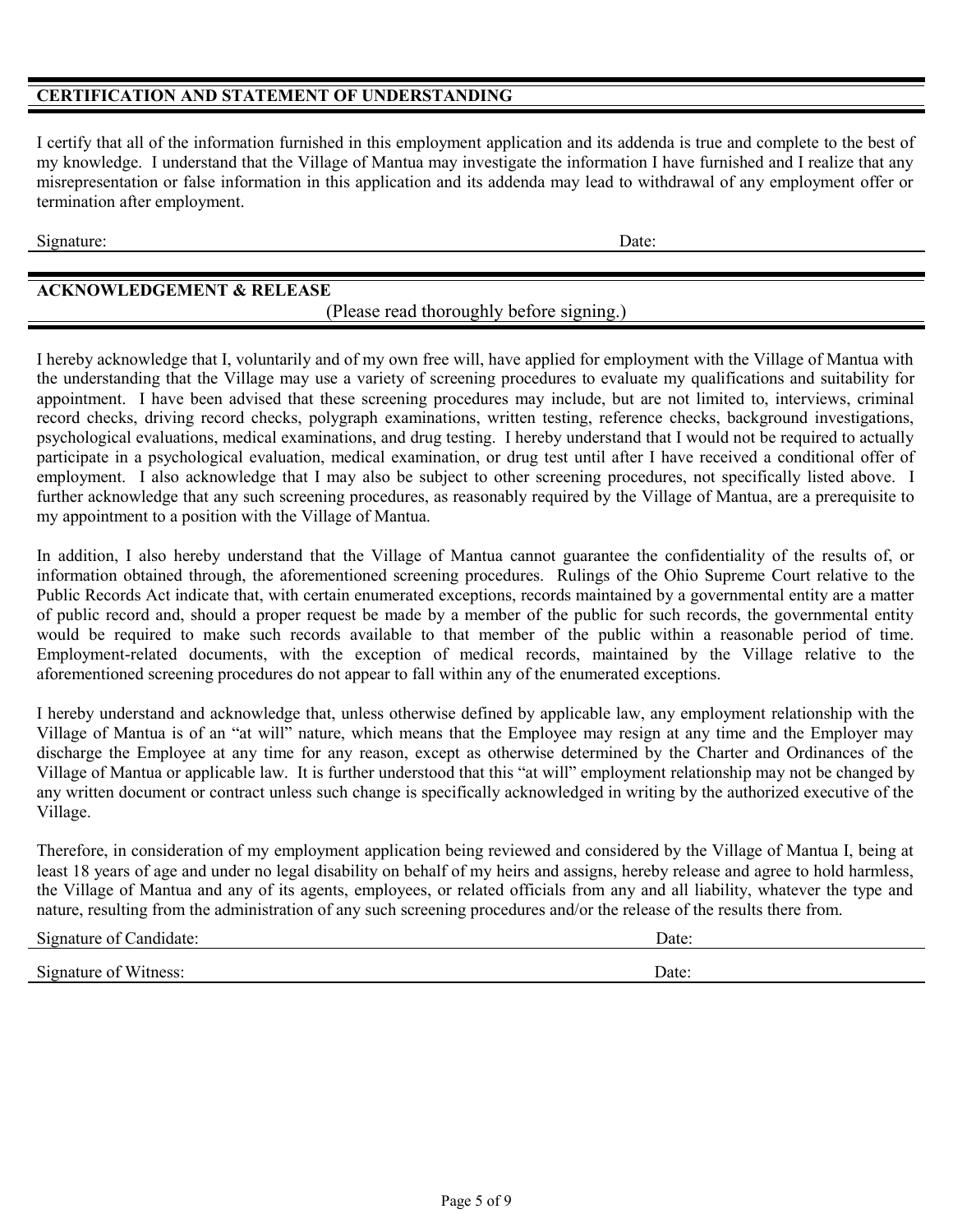## **PRE-EMPLOYMENT DRUG TESTING CONSENT**

I understand that, as a candidate for employment with the Village of Mantua, I must, in order to be appointed to a position with the Village of Mantua, voluntarily consent to, and pass, a drug screening to detect the presence of drugs in my system. I also understand that I will not actually be administered such a test until I have received a conditional offer of employment. I further understand that my application for employment will be rejected if I decline to sign this consent and thereby decline to be tested, if my test results are confirmed to be positive for the presence of illegal drugs or legal drugs for which I cannot submit sufficient proof that such drugs were legally obtained and used, or if masking agents are detected in any specimen I provide as part of the testing procedure.

I hereby knowingly and voluntarily consent to participate in a substance abuse screening and authorize the Village of Mantua to conduct, through its designated testing laboratory or other licensed/certified medical professionals/technicians, said screening. In addition, I authorize the designated testing laboratory or other licensed/certified medical professionals/technicians to release any and all information regarding the test(s), including results, to the Village of Mantua and its representative. I further release the Village of Mantua, its officers, directors, employees, agents, representatives from any and all claims, suits, causes of action, liability, and damages arising from my submitting to the test(s) and from the information obtained from the test(s).

| Signature of Candidate:                  | Date: |
|------------------------------------------|-------|
|                                          |       |
| Signature of Witness:                    | Date: |
|                                          |       |
| I refuse to consent to a drug screening. |       |
|                                          |       |
| Signature of Candidate:                  | Date: |
|                                          |       |
| Signature of Witness:                    | Date: |

## **DRUG AND ALCOHOL TESTING**

## **ACKNOWLEDGMENT, RELEASE AND CONSENT**

I acknowledge that the Village of Mantua has an Employee Drug Testing Program, which requires employees to submit to drug and/or alcohol testing under the following circumstances: when the Village has reasonable suspicion to believe that an employee is under the influence of illegal drugs or alcohol while on Village premises or on Village business; following a serious violation safety policies, rules, and regulations; or following a work-related accident resulting in any of the following: bodily injury (other than minor abrasions/contusions) to the employee or any third party requiring off-site medical attention; issuance of a traffic citation to the employee for a moving violation in connection with a vehicular accident; vehicular damage in apparent excess of \$1,000; non-vehicular property damage in apparent excess of \$500; any accident involving fatalities.

I understand that should I be appointed to a position with the Village of Mantua, the Village may request my participation in a drug and/or alcohol test one or more times during my employment with the Village. I further understand that I would be subject to appropriate disciplinary action including suspension or dismissal if the test results are positive, if masking agents are detected in specimens provided by me in conjunction with the testing procedure, or if I refused to be tested.

I hereby knowingly and voluntarily consent to further drug and/or alcohol testing after appointment to a position with the Village of Mantua, based upon the terms and conditions specified above, during the term of my employment with the Village of Mantua. I authorize the Village to conduct, through its designated testing laboratory or other licensed/certified medical professionals/ technicians, urinalysis, blood, saliva, or breath testing. In addition, I authorize the designated testing laboratory or other medical professionals/technicians to release any and all information regarding the tests, including their results, to the Village of Mantua and its representatives. I further release the Village of Mantua, its officers, directors, employees, agents, representatives from any and all claims, suites, causes of action, liability, and damages arising from my submitting to the tests and from the information obtained from the tests.

| Signature of C<br>.<br>andidate: | Date. |
|----------------------------------|-------|
| Signature of Witness:            | Date: |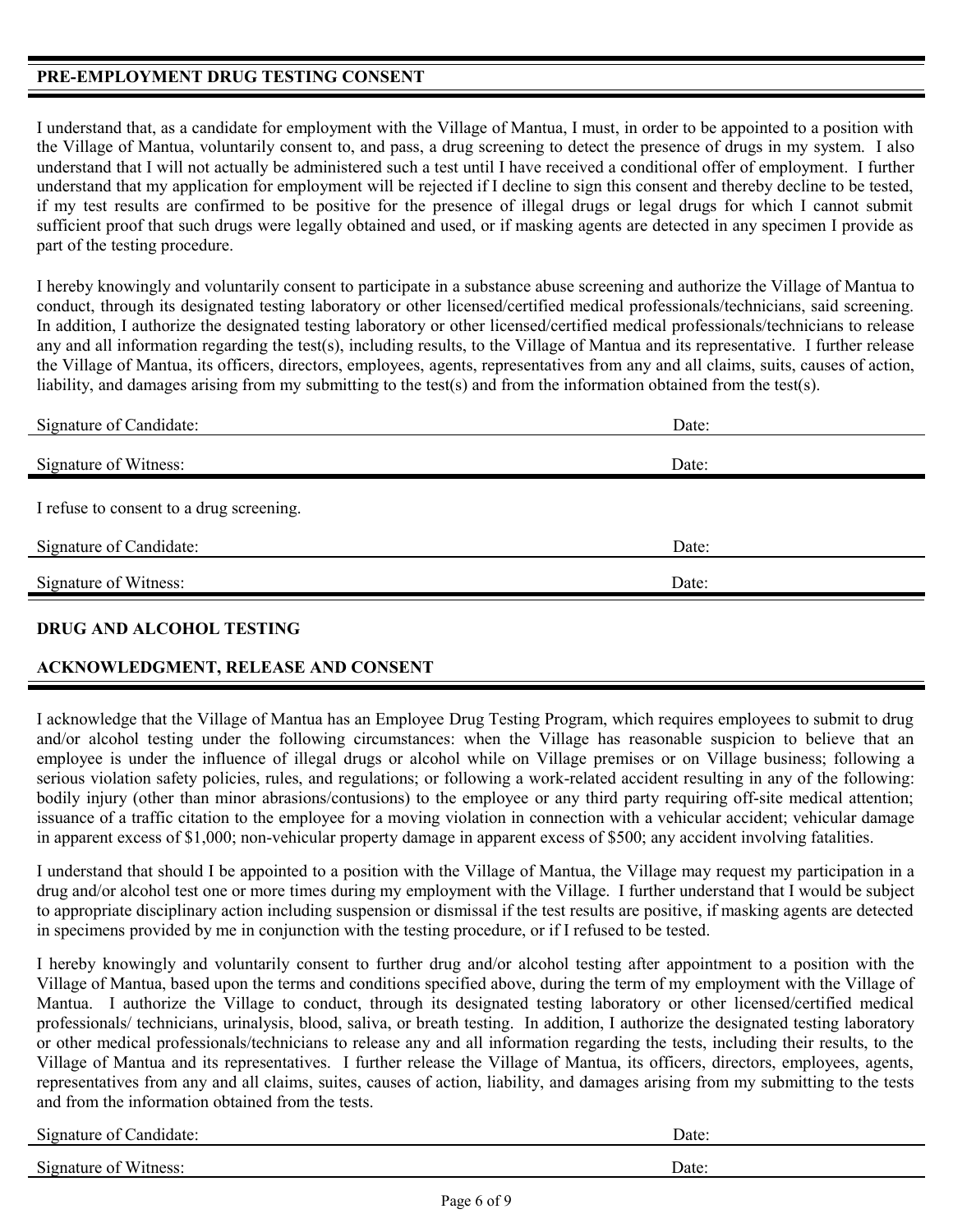# **VILLAGE OF MANTUA FAIR CREDIT REPORTING ACT NOTIFICATION**

#### **NOTICE & AUTHORIZATION FOR USE OF CONSUMER REPORTS**

As part of the Village of Mantua's procedures for evaluating employment applications and for other employment purposes, including promotion, transfer, or retention during the term of my employment, I understand that a consumer report may be obtained by the Village. A consumer report may contain information bearing on my credit worthiness, driving record, criminal record, character, general reputation, personal characteristics, or mode of living. I understand that a Consumer Reporting Agency may not give out information about me without my written consent. I understand that no report containing medical information about me will be provided to the Village without my specific prior consent which is in addition to my general authorization below. I hereby authorize the Village to request a report(s) from a Consumer Reporting Agency to be used for employment related purposes, including hiring, promotion, transfer, or retention now or in the future. I hereby authorize and request that any employer, school, police department, financial institution, or other person having information or knowledge about me, furnish the bearer of this authorization with all requested information they have regarding me. I agree and release and discharge the Village, its employees, officers, agents, and affiliates, from any and all claims, rights of action or liability of any kind or nature that could result from the Village's use or reliance upon the information contained in a consumer report.

#### **NOTICE & AUTHORIZATION OF USE OF INVESTIGATIVE CONSUMER REPORTS**

As part of the Village's procedures for processing employment applications and for other employment purposes, including promotion, transfer, or retention during the term of my employment, I understand that a consumer report and/or an investigative consumer report may be obtained by the Village. Such reports may contain information bearing on my credit worthiness, driving record, criminal record, character, general reputation, personal characteristics, or mode of living. I understand that in preparing an investigative consumer report, Consumer Reporting Agencies may conduct personal interviews with the persons I have identified as references, as well as others with whom I am acquainted. I understand that I have the right to request information from the Village regarding the nature and scope of such an investigation. I acknowledge that I have received a document entitled "Summary of Your Rights Under the Fair Credit Reporting Act" (printed on the back of this form). I understand that the Village will not obtain information from a Consumer Reporting Agency without my written permission. I hereby authorize the Village to request consumer reports or investigative consumer reports to be used for employment related purposes, including hiring, promotion, transfer, or retention now or in the future. I hereby authorize and request that any employer, school, police department, financial institution, or other person having information or knowledge about me, furnish the bearer of this authorization with all requested information they have regarding me. I agree and discharge the Village, its employees, officers, agents, and affiliates, from any and all claims, rights of action or liability of any kind or nature that could result from the Village's use or reliance upon the information contained in a consumer report.

#### **ACKNOWLEDGEMENT**

Signature of Applicant/Employee:

Name of Applicant/Employee (printed):

Applicant/Employee Social Security Number:

Date: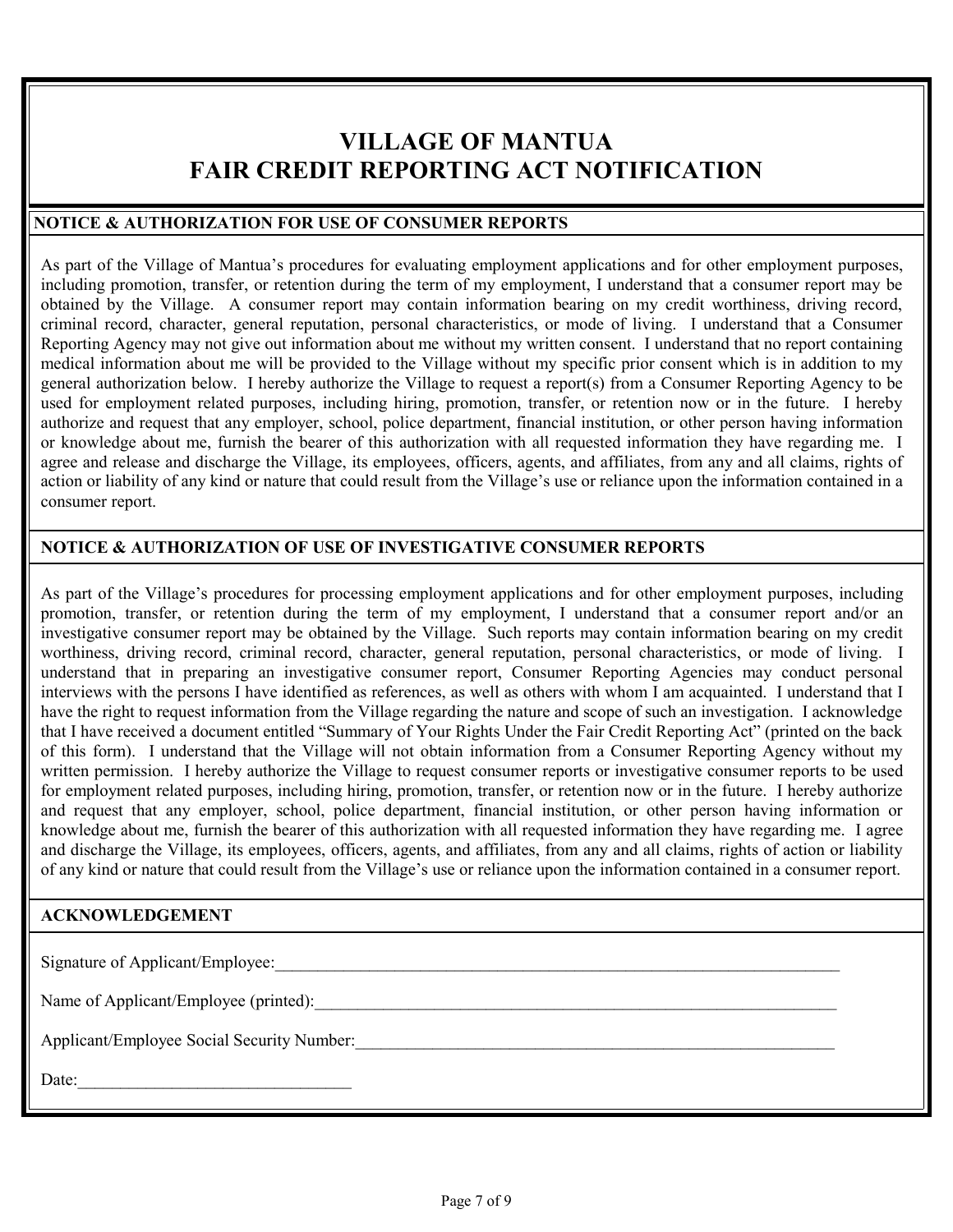#### **A SUMMARY OF YOUR RIGHTS**

#### **UNDER THE FAIR CREDIT REPORTING ACT**

The federal Fair Credit Reporting Act (FCRA) is designed to promote accuracy, fairness, and privacy of information in the files of every "Consumer Reporting Agency" (CRA). Most CRAs are credit bureaus that gather and sell information about you – such as if you pay your bills on time or have filed bankruptcy – to creditors, employers, landlords, and other businesses. You can find the complete text of the FCRA, 15 U.S.C. 1681 *et sea.*, at the Federal Trade Commission's Internet web site (http://www.ftc.gov). The FCRA gives you specific rights, as outlined below. You may have additional rights under state law. You may contact a state or local consumer protection agency or s a state attorney general to learn those rights.

- **You must be told if information in your file has been used against you.** Anyone who uses information from a CRA to take action against you – such as denying an application for credit, insurance, or employment – must tell you, and give you the name, address, and phone number of the CRA that provided the consumer report.
- **You can find out what is in your file.** At your request, a CRA must give you the information in your file, and a list of everyone who has requested it recently. There is no charge for the report if a person has taken action against you because of information supplied by the CRA, if you request the report within sixty days of receiving notice of the action. Where applicable, you also are entitled to one free report every twelve months upon request if you certify that (1) you are unemployed and plan to seek employment within sixty days, (2) you are on welfare, or (3) your report is inaccurate due to fraud. Otherwise, a CRA may charge you up to eight dollars.
- **You can dispute inaccurate information with the CRA.** If you tell a CRA that your file contains inaccurate information, the CRA must investigate the items (usually within thirty days) by presenting to its information source all relevant evidence you submit, unless your dispute is frivolous. The source must review your evidence and reports its findings to the CRA. (The source must also advise national CRAs – to which it has provided the date – of any error.) The CRA must give you a written report of the investigation and a copy of your report if the investigation results in any change. If the CRA's investigation does not resolve the dispute, you may add a brief statement to your file. The CRA must normally include a summary of your statement in future reports. If an item is deleted or a dispute statement is filed, you may ask that anyone who has recently received your report be notified of the change.
- **Inaccurate information must be corrected or deleted.** A CRA must remove or correct inaccurate or unverified information from its files, usually within thirty days after you dispute it. **However, the CRA is not required to remove accurate data from your file unless it is outdated (as described below) or cannot be verified.** If your dispute results in any change to your report, the CRA cannot reinsert into your file a disputed item unless the information source verifies its accuracy and completeness. In addition, the CRA must give you a written notice telling you it has reinserted the item. The notice must include the name, address, and phone number of the information source.
- **You can dispute inaccurate items with the source of the information.** If you tell anyone such a creditor who reports to a CRA – that you dispute an item, they may not then report the information to a CRA without including a notice of your dispute. In addition, once you've notified the source of the error in writing, it may not continue to report the information if it is, in fact, an error.
- **Outdated information may not be reported.** In most cases, a CRA may not report negative information that is more than seven years old; then years for bankruptcies.
- **Access to your file is limited.** A CRA may provide information about you only to people with a need recognized by the FCRA – usually to consider an application with a creditor, insurer, employer, landlord, or other business.
- **Your consent is required for reports that are provided to employers, or reports that contain medical information.** A CRA may not give out information about you to your employer, or prospective employer, without your written consent. A CRA may not report medical information about you to creditors, insurers, or employers without your permission.
- **You may choose to exclude your name from CRA lists for unsolicited credit and insurance offers.** Creditors and insurers may use file information as the basis for sending you unsolicited offers of credit or insurance. Such offers must include a toll-free number for you to call if you want your name and address removed from future lists. If you call, you must be kept off the lists for two years. If you request, complete and return the CRA form provided for this purpose, you must be taken off the lists immediately.
- **You may seek damages from violators.** If a CRA or (in some cases) a provider of CRA data violates the FCRA, you may sue them in state or federal court.



**IULD LIKE A COPY OF THIS SUMMARY TO KEEP, PLEASE CONTACT THE VILLAGE OF MANTUA, AT 330-274-8776.**